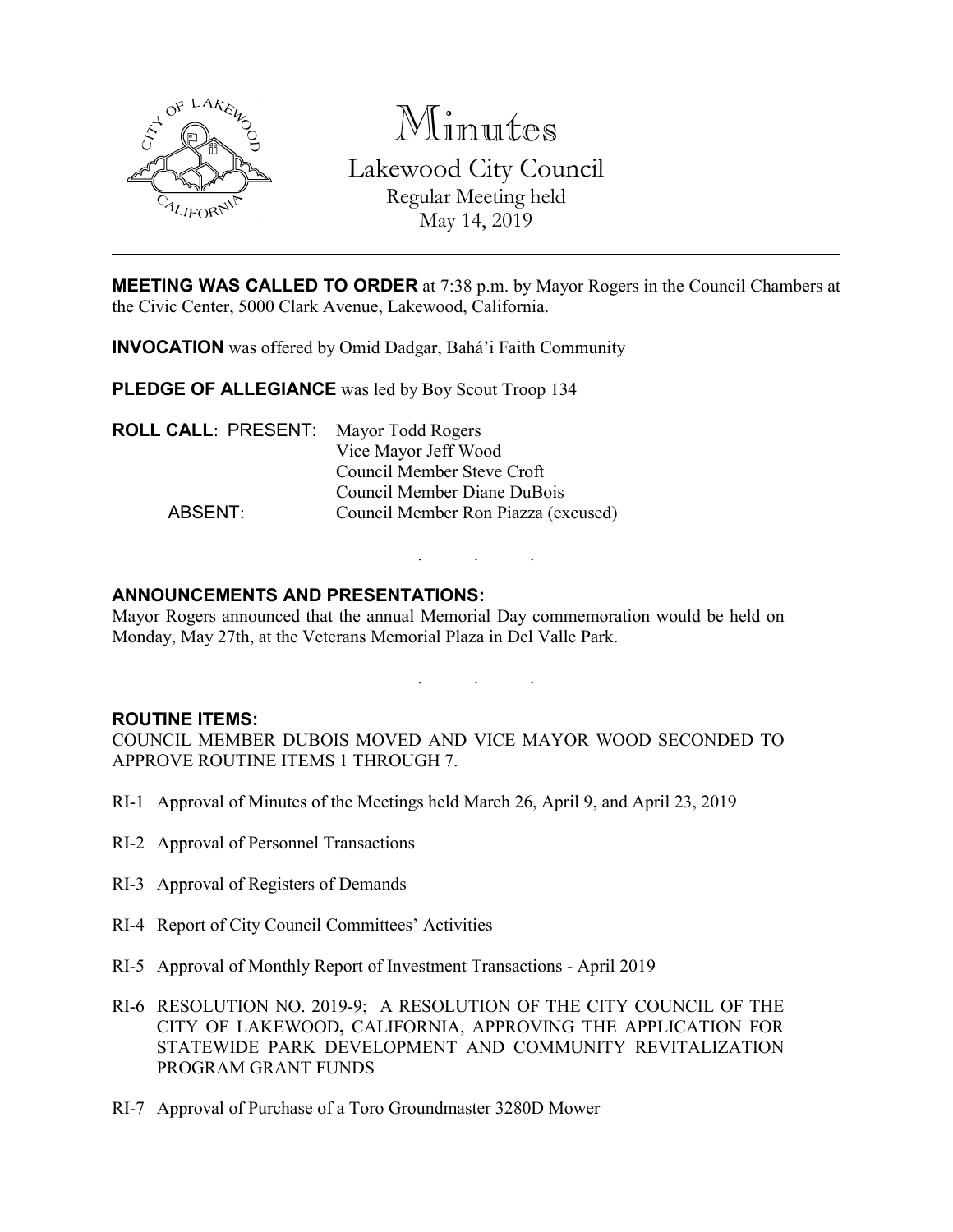City Council Minutes May 14, 2019 Page 2

#### **ROUTINE ITEMS:** - Continued

UPON ROLL CALL VOTE, THE MOTION WAS APPROVED:

AYES: COUNCIL MEMBERS: Croft, DuBois, Wood and Rogers NAYS: COUNCIL MEMBERS: None ABSENT: COUNCIL MEMBERS: Piazza

## **3.1 • UPDATE ON SENATE BILL 50 (WIENER) - PLANNING AND ZONING: HOUSING DEVELOPMENT: INCENTIVES**

. . .

Paolo Beltran, Assistant to the City Manager, made a presentation based on the report in the agenda and stated that Senate Bill 50, by Senator Scott Wiener, was recently amended in the Senate Governance and Finance Committee and that the City of Lakewood was already on record opposing an earlier version of the bill. SB 50, as amended, proposed to address the State's housing crisis by requiring density developments along high-quality transit corridors, around major bus stops and in job-rich areas. He explained that the bill would require California cities and counties to permit duplexes, triplexes and fourplexes on much of the residential land now zoned for single-family residential units, with parking requirements reduced to 0.5 parking spots per unit; developments located within a quarter mile from a major bus stop or in a "jobs rich" area would be eligible for density increases above what otherwise may be allowable by the City; and introduced a new two-tiered process based on population. He reported that for counties with populations over 600,000 and cities with over 50,000 in population, the bill would allow a development up to forty-five feet high, with no minimum parking requirements, if within a half mile from a rail stop; and if within a quarter mile from a rail stop, the development could be up to fifty-five feet high with no cap on density and no minimum parking requirements. Mr. Beltran noted that the latest version of the bill did not address major concerns with the legislation, which weakened, and, in some cases, removed local land use approval authority. Staff's preliminary examination of bus stops in Lakewood indicated that there were at least one or two bus lines that may meet the bill's major bus stop definition. Since the bill had a fiscal impact, it was placed in the Senate Appropriations suspense file. Due to the impact that this bill would have on the community, staff recommended that the City Council direct staff to send an updated letter and continue to oppose the May 1st version of Senate Bill 50.

Thaddeus McCormack, City Manager, explained that one of the troubling aspects of recent bills, such as SB 50, had been the emerging mentality and movement from Sacramento lawmakers that placed the blame on cities in terms of the lack of housing and their affordability. He stated that a community, like Lakewood, priding itself on being able to provide housing opportunities for multiple generations, took exception to mandates from Sacramento that take away local land use decision making. He noted the City's responsibility to its established community in providing residents with services and identified some of the unintended consequences of the legislation. He stated the importance of communicating to the public at large on the potential impacts the bill would have on the community.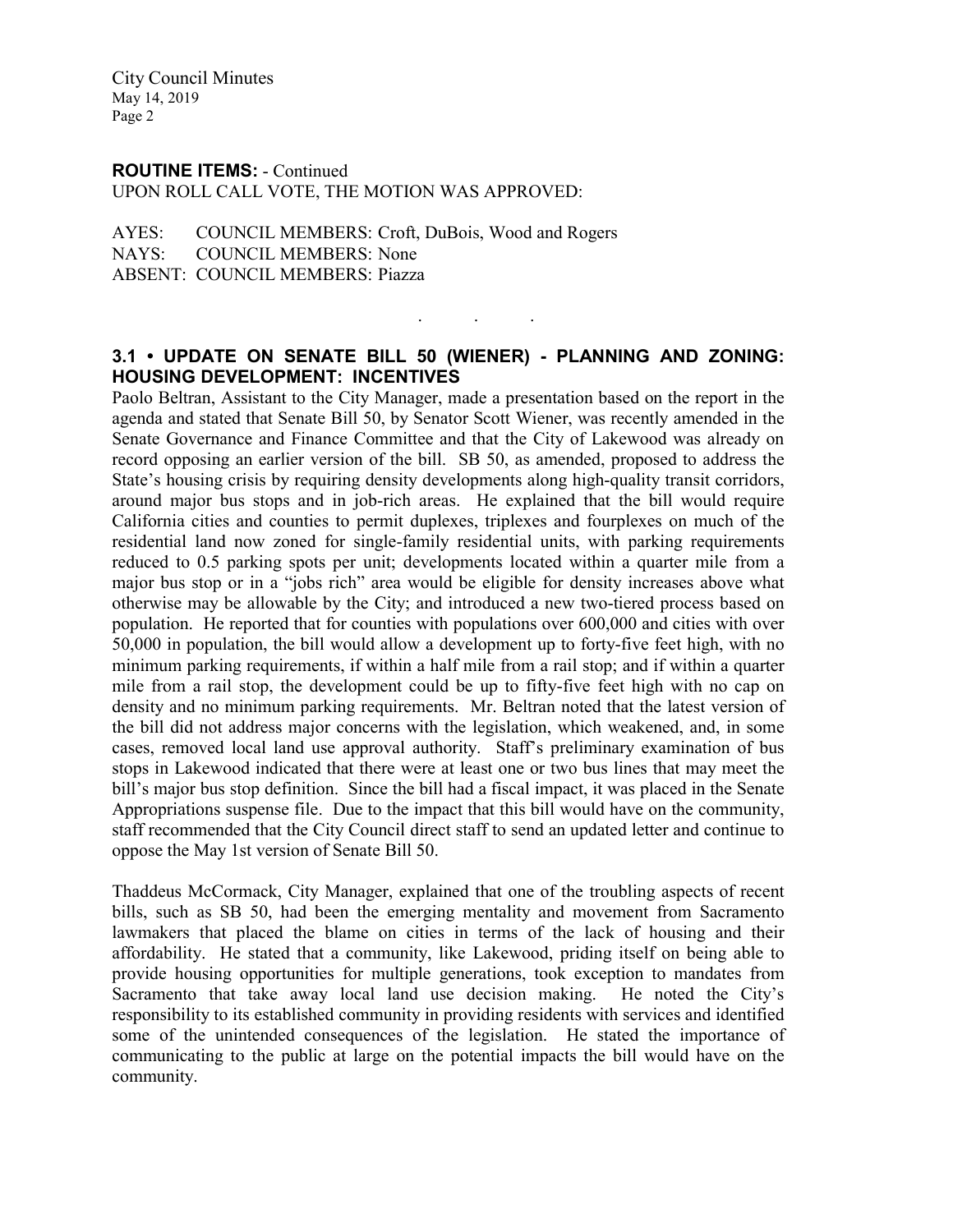# **3.1 • UPDATE ON SENATE BILL 50 (WIENER) - PLANNING AND ZONING: HOUSING DEVELOPMENT: INCENTIVES** - Continued

Council Member Croft, noting the bill's "one size fits all" aspect, expressed concerns with its detrimental effect on neighborhood quality of life. He inquired whether transit schedules could be adjusted with regards to the definition of bus stop frequency. Mr. McCormack stated that the bill erred on the side of providing for the most onerous regulations on the community and that most, if not all, of the transit lines were outside of the City's decision making authority or influence.

Council Member DuBois suggested coordinating an effort among cities with governmental organizations to collectively voice opposition and to speak directly with legislators to communicate to Sacramento that pushing ideas of housing policies that may work in the Bay Area, where there were more well-defined job centers and more articulated rail lines, would not apply to areas in Southern California.

Mr. Beltran added that Senator Anthony Portantino, chair of the Senate Appropriations Committee, would be in attendance at the upcoming Contract Cities conference and would be hearing from cities who were opposed to the bill.

In response to Vice Mayor Wood's inquiry regarding informing residents of the legislation's potential impacts and providing contact information to reach out to legislators to express their concerns, Mr. McCormack stated that public information efforts included periodic updates through the City's eMagazine and the Lakewood Community News and noted that continuing communications could include specific names and telephone numbers for State officials.

Mayor Rogers opined that losing local control was equally as troubling as the State's asserting control over local municipalities. He cited the proposed legislation as an assault on single family homes and stated that the American Dream, for some, included home ownership with a backyard for barbecues and play areas. He emphasized the importance of conveying the message to State legislators on the importance of the quality of life and the negative impacts of such a bill for the community. He stated that State legislators mistakenly applied standards that were utilized in their local communities or regions to the rest of the State.

Mr. McCormack explained that in terms of zoning for housing and providing a diverse stock of housing, the City of Lakewood met its Regional Housing Needs Assessment obligations. He added that ironically, eight years earlier, the State had taken away redevelopment, and in so doing, took away the housing set aside which was used to build affordable housing.

Vice Mayor Wood cited the benefits of inviting Senator Wiener and other legislators to visit Lakewood and surrounding cities to gain a better understanding of the area and to hear directly from its residents of their concerns.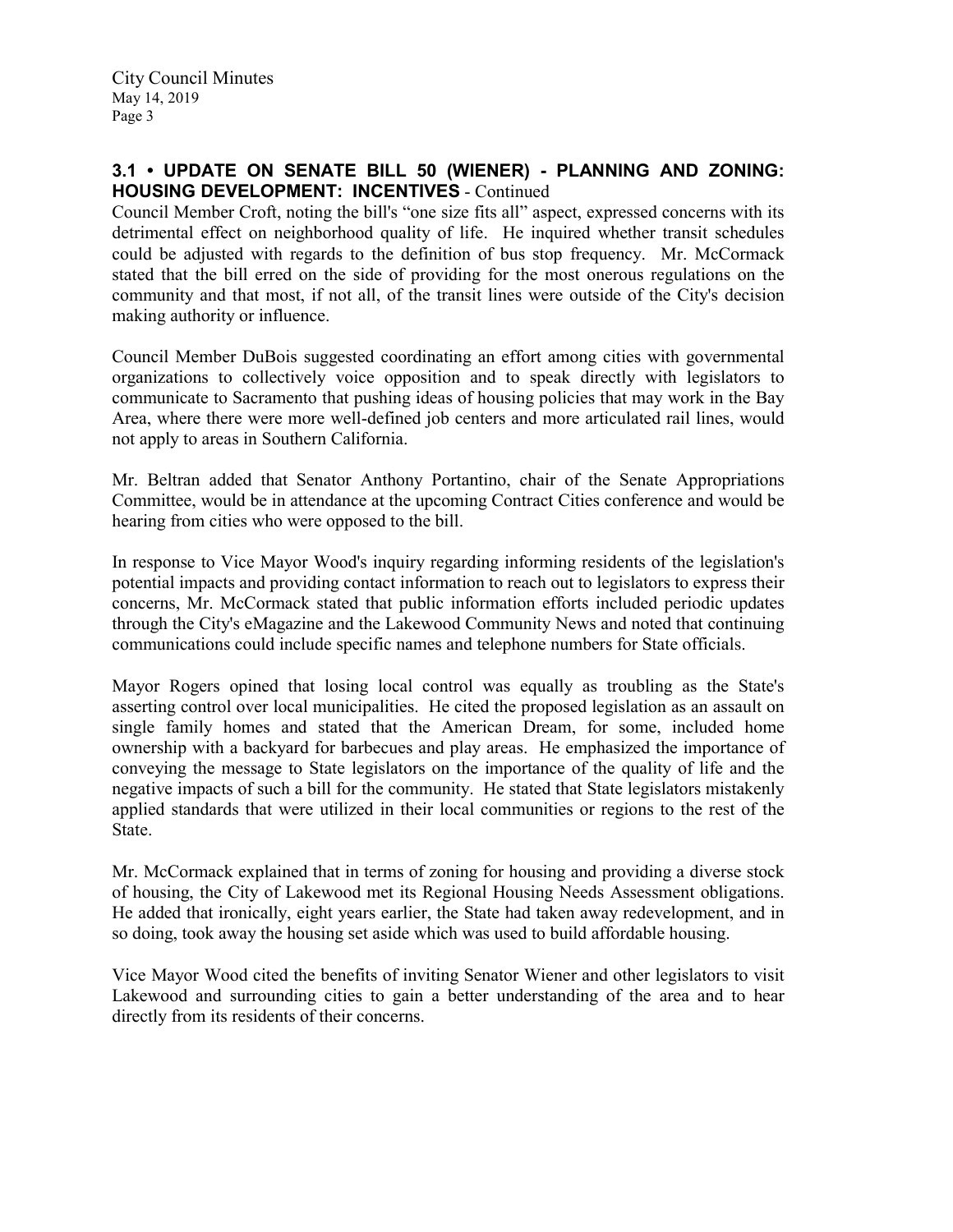## **3.1 • UPDATE ON SENATE BILL 50 (WIENER) - PLANNING AND ZONING: HOUSING DEVELOPMENT: INCENTIVES** – Continued

Mr. McCormack pointed out that Speaker/Assemblymember Anthony Rendon and Senator Bob Archuleta had been receptive and listened to concerns but that the overwhelming thinking in Sacramento was driven by Bay Area politicians, who were trying to thrust the ideas that worked there that would not necessarily work in Southern California.

Mr. Beltran clarified for Mayor Rogers that the proposed bill would not affect existing houses but would allow that such residences could be remodeled into a fourplex provided it did not increase the size of the structure by more than fifteen percent.

Mayor Rogers offered the suggestion of convening a working group of cities from throughout the State as well as representatives from the Senate and Assembly to discuss and reach consensus on housing solutions.

COUNCIL MEMBER CROFT MOVED AND COUNCIL MEMBER DUBOIS SECONDED TO APPROVE STAFF'S RECOMMENDATIONS THAT THE CITY COUNCIL SEND AN UPDATED LETTER TO CONTINUE TO OPPOSE THE MAY 1, 2019, VERSION OF SENATE BILL 50. UPON ROLL CALL VOTE, THE MOTION WAS APPROVED:

AYES: COUNCIL MEMBERS: Croft, DuBois, Wood and Rogers NAYS: COUNCIL MEMBERS: None ABSENT: COUNCIL MEMBERS: Piazza

## **ORAL COMMUNICATIONS:**

Dwain Tucker, Redondo Beach, addressed the City Council regarding Los Angeles County Sanitation District's negotiation of a tentative agreement and encouraged board members to vote in favor of the contract.

. . .

. . .

### **CLOSED SESSION:**

At 8:10 p.m., Mayor Rogers announced that the City Council would recess to a closed session.

CONFERENCE WITH LABOR NEGOTIATORS – Pursuant to Government Code §54957.6 Agency Designated Representative: City Manager, Office of the City Attorney and Liebert Cassidy Whitmore, Director of Administrative Services, Assistant to the City Manager, Human Resources Manager, Personnel Technician

Employee Organization: Lakewood City Employees' Association

At 8:48 p.m., the City Council reconvened and Steve Skolnik, for the City Attorney, advised that there was no action to announce.